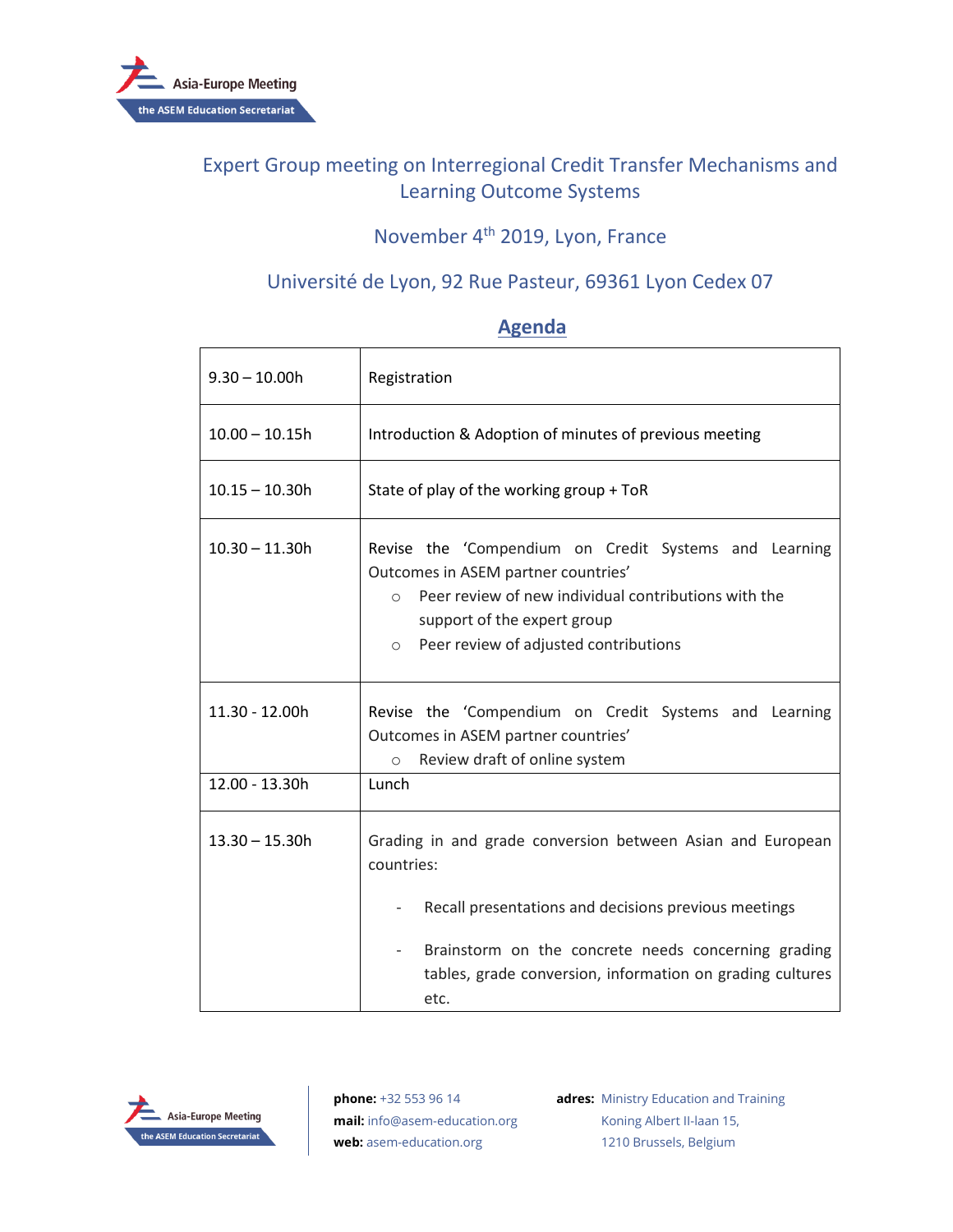

 $\mathbf{r}$ 

|                  | Decision on the ways forward (content of publication,<br>$\overline{\phantom{a}}$<br>other proposals,) |
|------------------|--------------------------------------------------------------------------------------------------------|
| $15.30 - 16.00h$ | Time for coffee                                                                                        |
| 16.00 - 16.30h   | Discussion on action plan for 2019-2020                                                                |
| $16.30 - 16.45h$ | Wrap up and way forward                                                                                |
| 19.30h           | Dinner, kindly offered by the French host                                                              |



**phone:** +32 553 96 14 **mail:** info@asem-education.org **web:** asem-education.org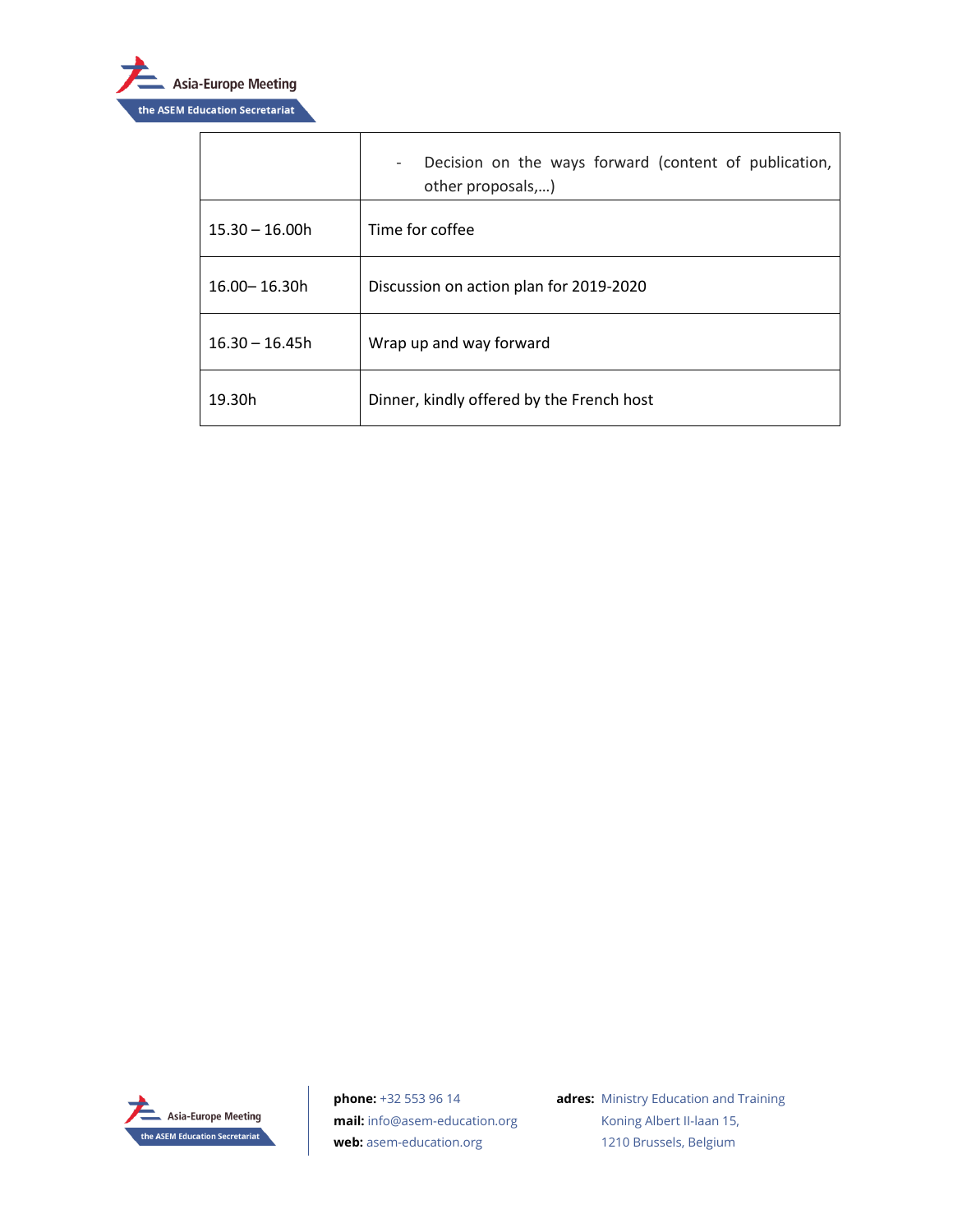

#### Peer Learning Activity on Learning Outcome Systems

# November 5<sup>th</sup> 2019, Lyon, France

## Université de Lyon, 92 Rue Pasteur, 69361 Lyon Cedex 07

## **Agenda**

| $9.30 - 10.00h$  | Registration                                                                                                                                                                                                                                                                                                                                                                                                                                                                                                                                    |
|------------------|-------------------------------------------------------------------------------------------------------------------------------------------------------------------------------------------------------------------------------------------------------------------------------------------------------------------------------------------------------------------------------------------------------------------------------------------------------------------------------------------------------------------------------------------------|
| $10.00 - 10.15h$ | Introduction                                                                                                                                                                                                                                                                                                                                                                                                                                                                                                                                    |
| $10.15 - 11:30h$ | How to formulate Learning Outcomes?<br>Good practice example from Germany: Windows of<br>mobility: modules and learning objectives formulated for<br>courses to make recognition from abroad in general easier,<br>Nina Knops & Alexandra Angress<br>Good practice example from France: Competences<br>development in training programs, Philippe Lalle<br>Good practice example from Austria: Workshop on the<br>of<br>learning outcomes-oriented<br>development<br>and<br>modularized study programs, Ingrid Wadsack-Koechl<br><b>Q&amp;A</b> |
| 11:30-12.00h     | How to use Learning Outcomes in legislation in the ASEM<br>countries?<br>Good practice example from India: Bring system of learning<br>outcomes into new legislation, Anamika<br>Q&A                                                                                                                                                                                                                                                                                                                                                            |
| 12.00 - 13.30h   | Lunch                                                                                                                                                                                                                                                                                                                                                                                                                                                                                                                                           |
| $13.30 - 15.00h$ | How to use learning outcomes in mobility between Asia and<br>Europe?                                                                                                                                                                                                                                                                                                                                                                                                                                                                            |



**phone:** +32 553 96 14 **mail:** info@asem-education.org **web:** asem-education.org